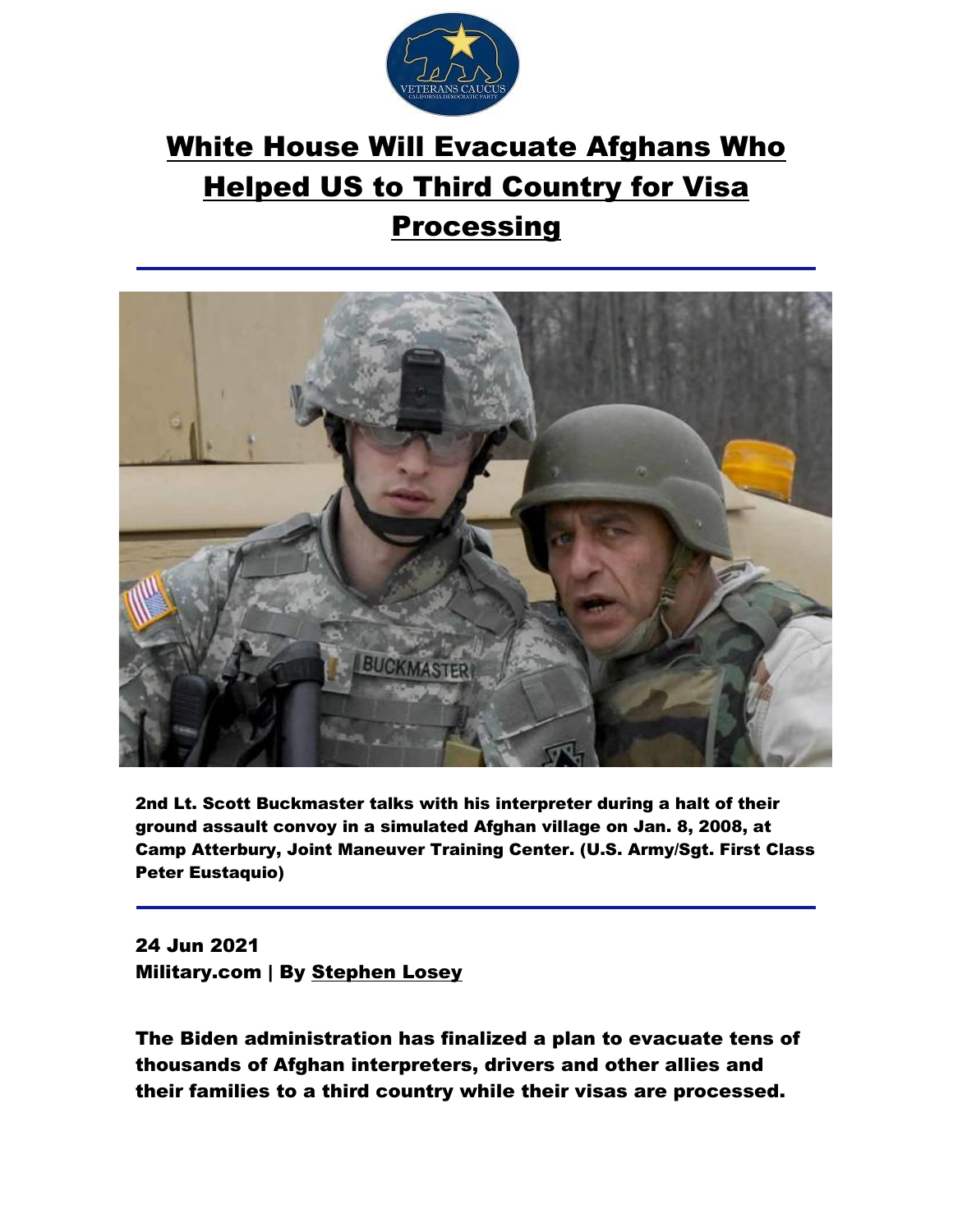

An official confirmed that the administration has told lawmakers it has a plan for helping Afghans who have assisted the United States over the last two decades.

And a senior administration official told Military.com that the government is planning to relocate Afghans who served as interpreters and translators and are already in the Special Immigrant Visa process out of Afghanistan before the military's drawdown is complete in September.

"We've long said we are committed to supporting those who have helped U.S. military and other government personnel perform their duties, often at great personal risk to themselves and their families," the senior administration official said. "We are actively working on every possible contingency to make sure that we can help those who have helped us."

These Afghan allies and their families now may be at risk of death or other reprisal from the Taliban once the U.S. finishes its withdrawal, and advocates are concerned that time may be running out.

Further information on how the evacuation might work is scarce. [The New York Times,](https://www.nytimes.com/2021/06/24/us/politics/afghan-interpreters-visas.html?smid=tw-share) which first reported the news, said that the Afghans would be evacuated, but it was not immediately clear what their third-country destination will be.

Advocates have grown increasingly vocal in recent weeks about the danger faced by Afghan allies and ratcheted up pressure on the administration as the military's withdrawal gathered steam. The White House set a Sept. 11 deadline by which the military must be out of Afghanistan, but it is likely to be finished much earlier.

In a conference call with reporters last week, Sen. Angus King, I-Maine, pitched the idea of temporarily housing Afghans and their families in a territory held by a NATO nation. This, he said, would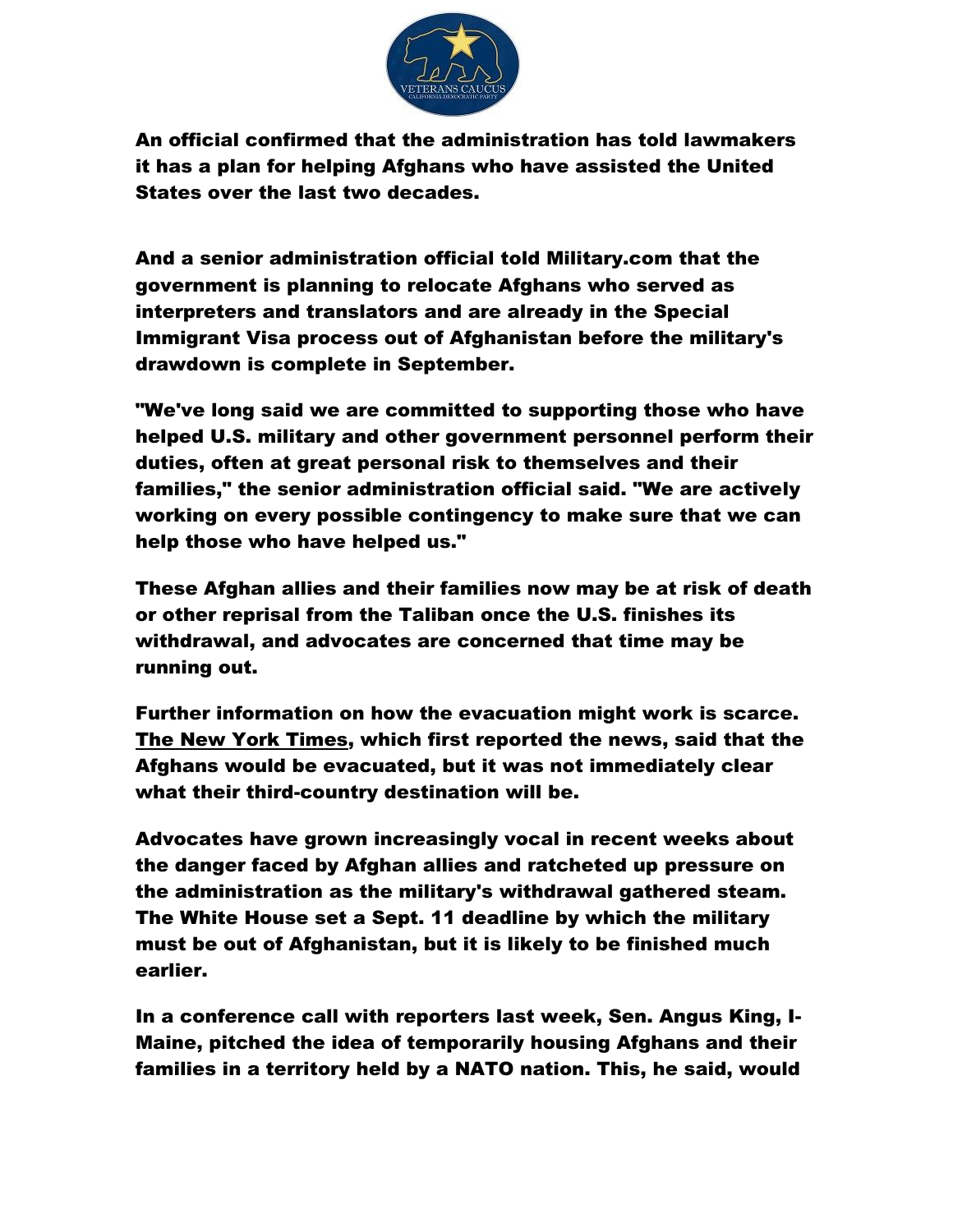

give them a safe place to stay while their visa applications are worked through.

King and other supporters of Afghan allies argue that allowing them to be killed by the Taliban would be a historic national shame -- one that would haunt the United States for generations. The senator said that if the U.S. does not support those who put themselves at risk to help Americans, no one will be willing to help the nation in future conflicts.

"I want the White House's hair on fire" over the need to safeguard Afghans, King told reporters June 15. "The time is short and getting shorter all the time."

Other advocates have called for temporarily housing Afghans on Guam, a U.S. territory that is also the home of [Andersen Air Force](http://www.military.com/base-guide/andersen-air-force-base)  [Base.](http://www.military.com/base-guide/andersen-air-force-base)

There is a backlog of roughly 18,000 Afghan allies still waiting for Special Immigrant Visas, which would allow them to come to the United States. The visa process is notoriously slow, bureaucratic and short-staffed, with applicants often waiting nearly three years to be cleared.

In a budget hearing Wednesday, Defense Secretary Lloyd Austin told the House Armed Services Committee that the military is ready if called upon to support an evacuation effort by the State Department.

"I am confident that we'll begin to evacuate some of those people soon," he said.

Chairman of the Joint Chiefs Gen. Mark Milley said the military has the capability to assist the Afghans. "I consider it a moral imperative to assist those who have served along our side," he said.